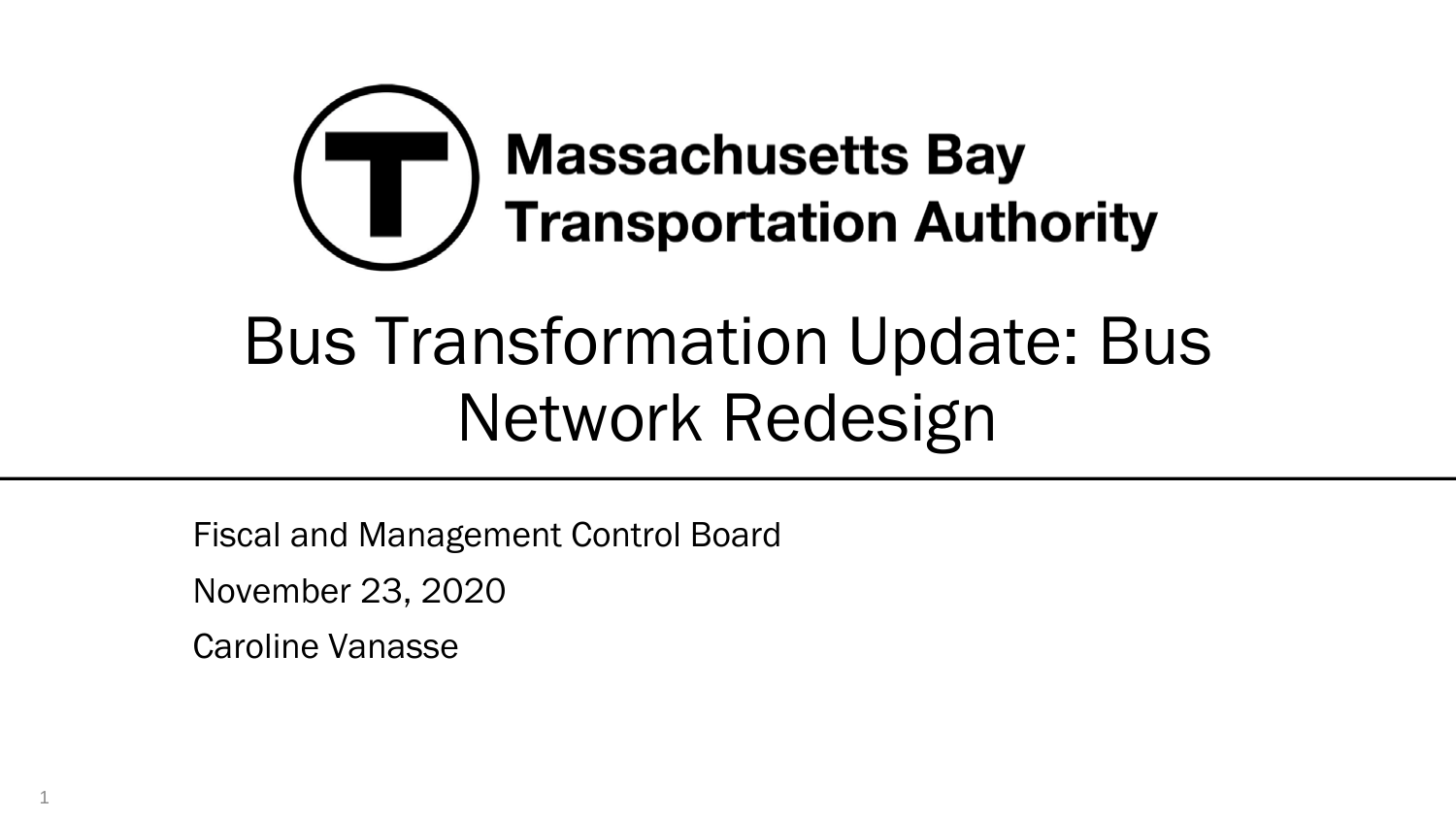# **Overview**

- The Bus Network Redesign has continued and made progress since we last presented to the Board
- We have learned about new or underserved destinations and identified key corridors for high frequency service (High Priority Corridors)
- The Bus Network Redesign will help the MBTA rebuild
- The Bus Network Redesign is part of a larger Bus Transformation effort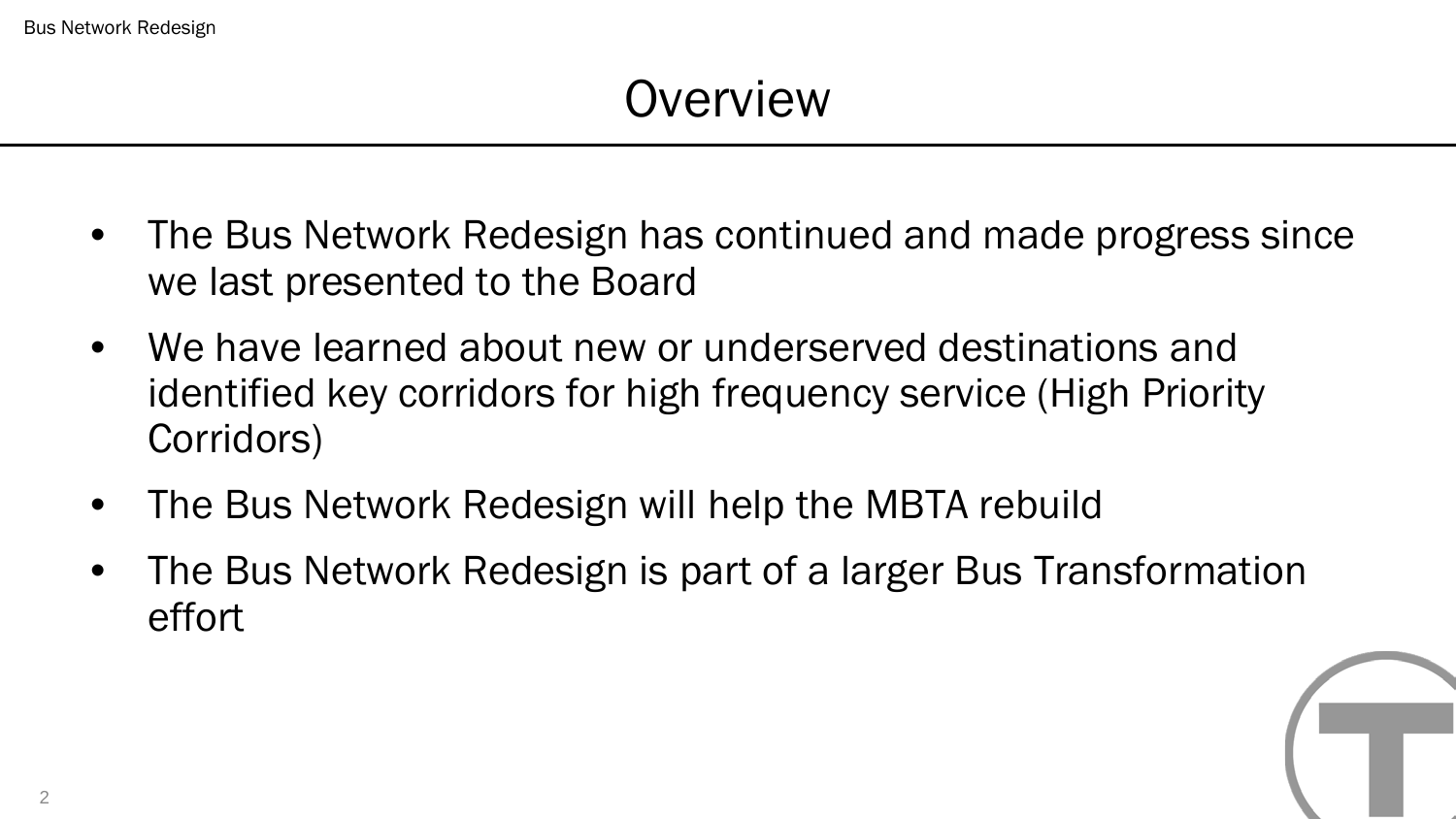## Four Bus Transformation Initiatives

| <b>Bus</b><br><b>Procurements</b> | Continue investing in the bus fleet by replacing old fleets on a consistent schedule<br>in order to maintain a safe and reliable bus service (includes continued assessment<br>of future technologies) |
|-----------------------------------|--------------------------------------------------------------------------------------------------------------------------------------------------------------------------------------------------------|
| <b>Bus Facilities</b>             | Increase investment in aging and outdated facilities to accommodate modern buses<br>and support fleet wide electrification, while improving conditions for our workforce                               |
| <b>Bus Transit</b>                | Partnering with cities and towns to prioritize the movement of people instead of                                                                                                                       |
| <b>Priority</b>                   | vehicles on congested streets                                                                                                                                                                          |
| <b>Bus Network</b>                | Complete re-imagining of the network to reflect regional travel needs and create more                                                                                                                  |
| Redesign                          | competitive service for current and future riders                                                                                                                                                      |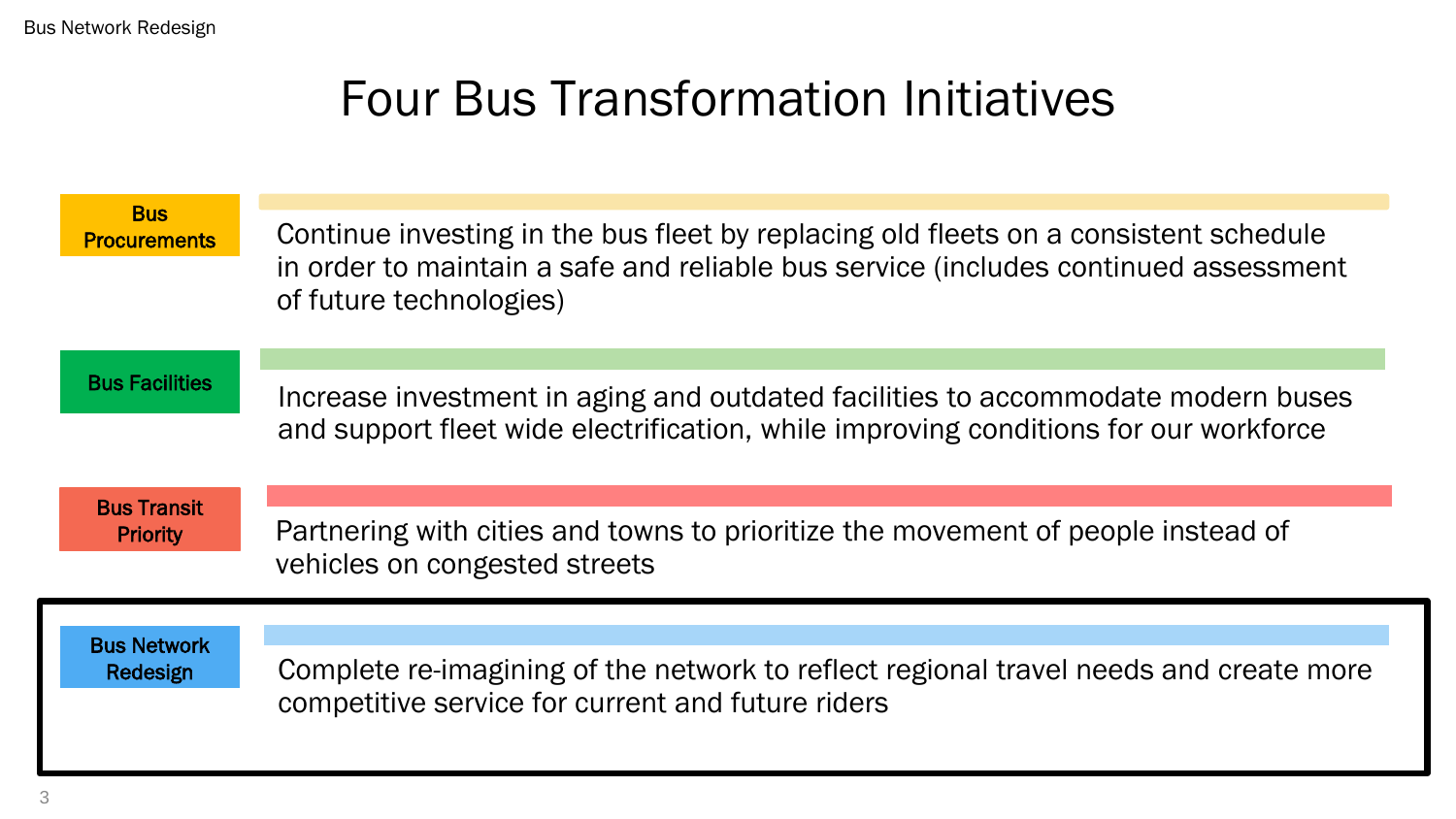# Why the Bus Network Redesign is still important today

- 1. The Redesign focuses on examining all trip-making patterns in the region, regardless of mode or existing MBTA service.  $\rightarrow$  This approach helps to validate the MBTA's Forging Ahead assessment of what the most essential trips are
- 2. The analysis has identified "High Priority Corridors" that warrant high frequency service  $\rightarrow$  This analysis helps identify where the MBTA should prioritize bus infrastructure investments
- 3. The Redesign is focused on MBTA bus service for the future  $\rightarrow$  Service is part of the larger vision to transform the bus network
- 4. The Redesign will develop a vision for the longer-term bus network  $\rightarrow$  The Redesign will help the MBTA rebuild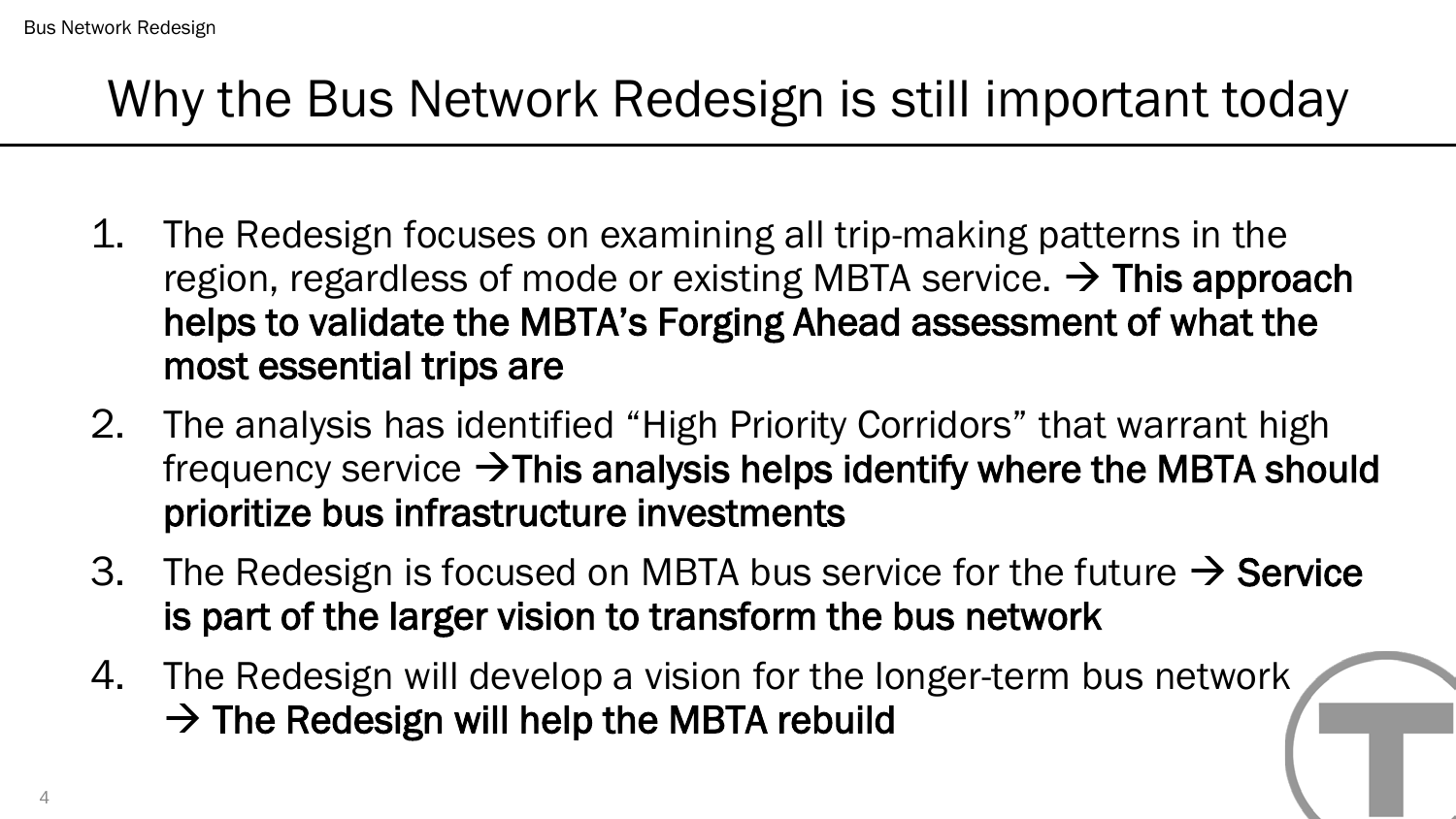## What does the Bus Network Redesign help accomplish?

- 1. Create a more equitable network that connects people, in particular low income people, people of color, and people with disabilities, to where they need and want to go with a high quality transit option
- 2. Design a more logical system that is more adaptable to change
- 3. Create a framework for a future bus network that can be implemented over time.
- 4. Identify **High Priority Corridors** that merit high frequency service and guide future investments
- 5. Identify new or underserved destinations to better serve with transit
- 6. Create metrics that are flexible, data-driven, and assess service quality so that as the region evolves, so will the bus network

All this is still relevant.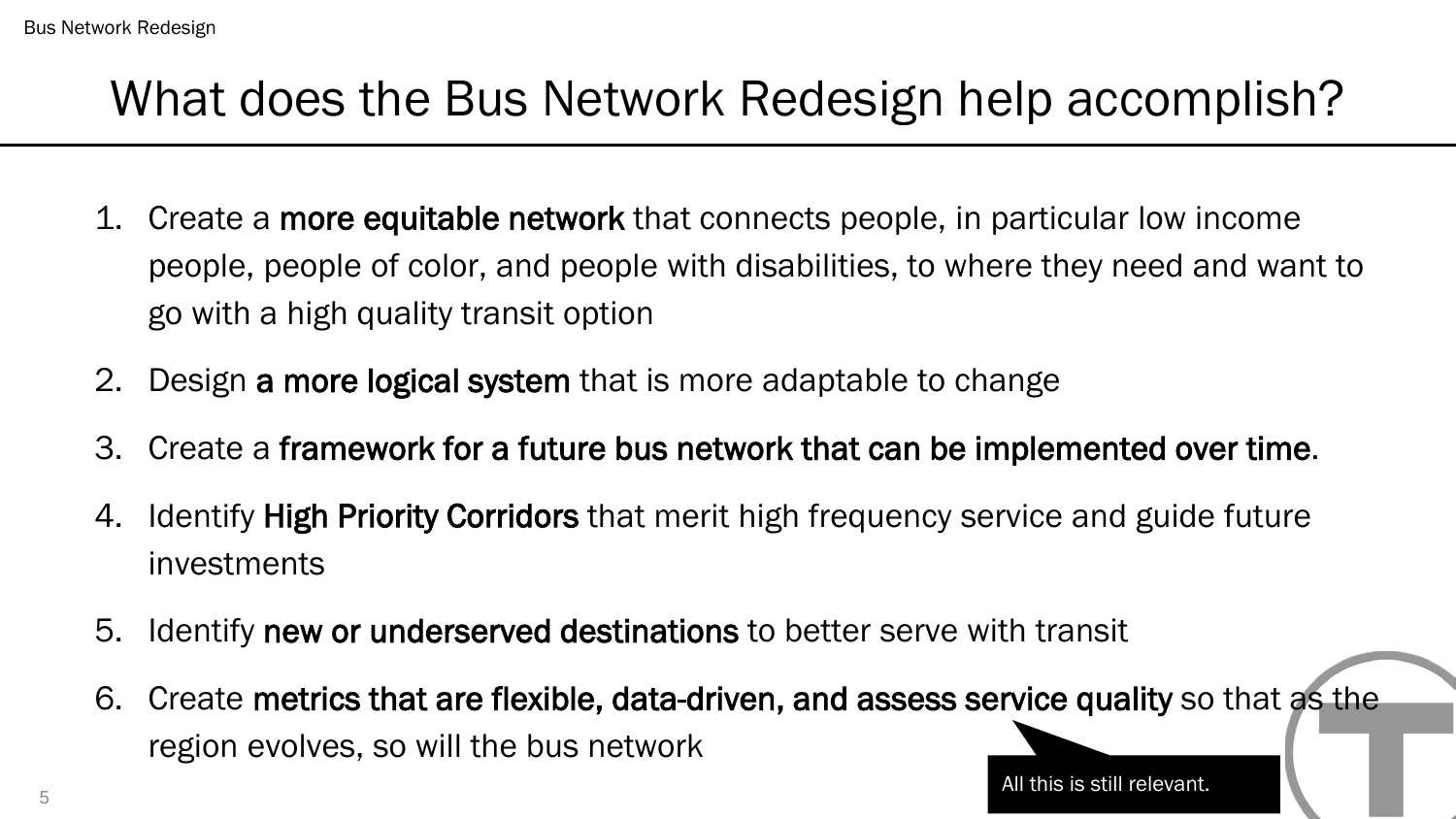# Now, the Redesign helps us rebuild

We are in a different world than when we started.

- We have to adjust the network now to fit within our budget
- But we still want to create a better network and fix what didn't work before COVID-19

#### We can use the Redesign as a foundation to restructure the longer-term network and then bring back something better as resources become available.

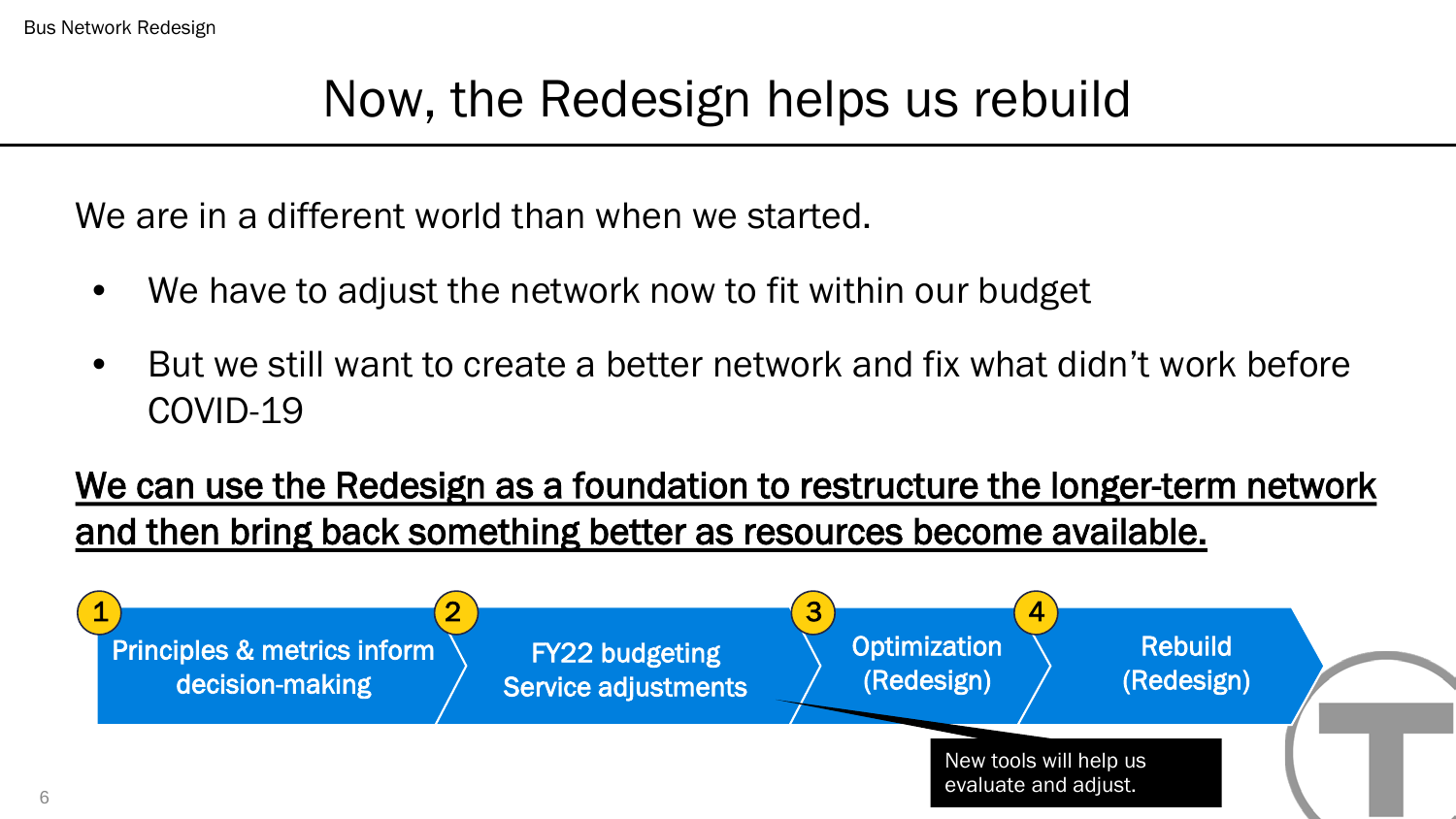# Review: current project timeline

| <b>FALL 2020</b>                                                                                                                                                                                                                      | <b>WINTER 2021</b>                         | <b>SPRING 2021</b>                                                 | <b>SUMMER 2021</b>                                  | <b>FALL 2021</b>                                                           | <b>WINTER 2022</b>                                                             | <b>SPRING 2022</b>                                                                                                                          | <b>SUMMER 2022</b>                                                                   |
|---------------------------------------------------------------------------------------------------------------------------------------------------------------------------------------------------------------------------------------|--------------------------------------------|--------------------------------------------------------------------|-----------------------------------------------------|----------------------------------------------------------------------------|--------------------------------------------------------------------------------|---------------------------------------------------------------------------------------------------------------------------------------------|--------------------------------------------------------------------------------------|
| <b>Identify High</b><br><b>Priority Corridors</b>                                                                                                                                                                                     | Finalize High<br><b>Priority Corridors</b> | Develop network<br>alternatives to<br>discuss policy<br>trade-offs | Outreach on<br>network alts                         | Develop draft<br>network structure<br>and phased<br>implementation<br>plan | Outreach on draft<br>network structure<br>and phased<br>implementation<br>plan | Outreach<br>continues<br>Develop final<br>network structure<br>and phased<br>implementation<br>plan (including<br><b>Title VI Analysis)</b> | Implementation<br>will be phased<br>over 3-5 years<br>but could start<br>Summer 2022 |
|                                                                                                                                                                                                                                       |                                            |                                                                    | <b>FMCB decision</b><br>on preferred<br>alternative |                                                                            | <b>MBTA Board</b><br>input on draft<br>rec. before public<br>input & after     | <b>MBTA Board vote</b><br>to adopt<br>new bus network<br>structure to be<br>implemented<br>over time                                        |                                                                                      |
| This will adopt a network<br>This decision will guide us on<br>structure; exact frequencies<br>how to allocate resources to<br>and spans of service, as well<br>as phasing, will be determined<br>the network.<br>based on resources. |                                            |                                                                    |                                                     |                                                                            |                                                                                |                                                                                                                                             |                                                                                      |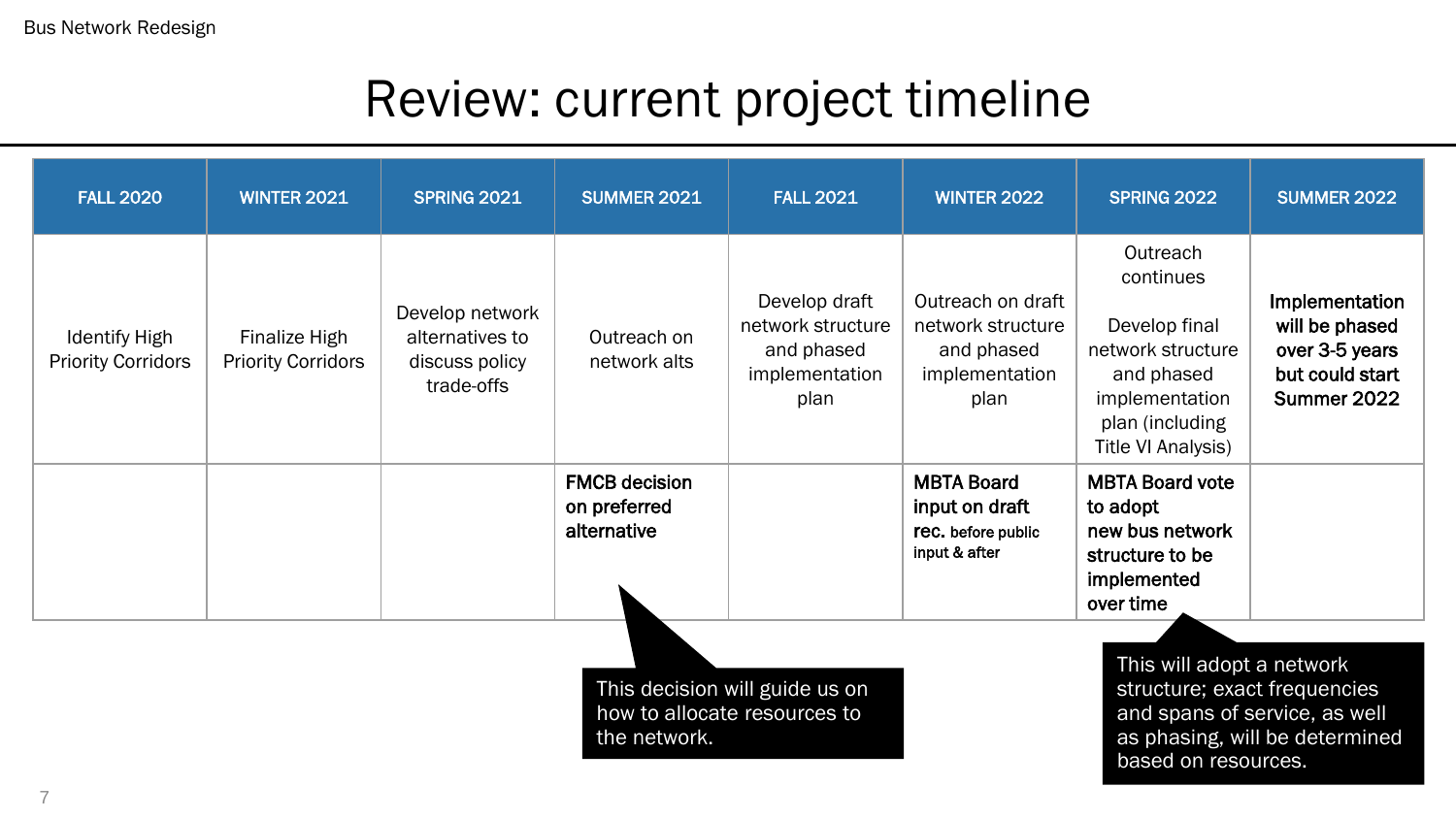# We've made a lot of progress on the Redesign

#### • Designed network-level metrics

- Measures service quality: The % of region's trips that have a competitive transit option
- Access to key destinations: The % of region's residents that can reach their local and regional destinations with a competitive transit option
- Impacts of frequency, transfers, walk distance, travel time
- Examines new ways of measuring equity trips that go beyond Title VI by analyzing where low-income populations and communities of color travel, not just where they live
- Staff consensus on network principles
- Completed analysis of travel demand through new location-based services dataset and Bus Analysis Zone tool
- Developed online engagement tools for meaningful public input on metrics to be used in 2021
- Engaged relevant MBTA departments
- Created draft "High Priority Corridors" map and started initial discussions on transit priority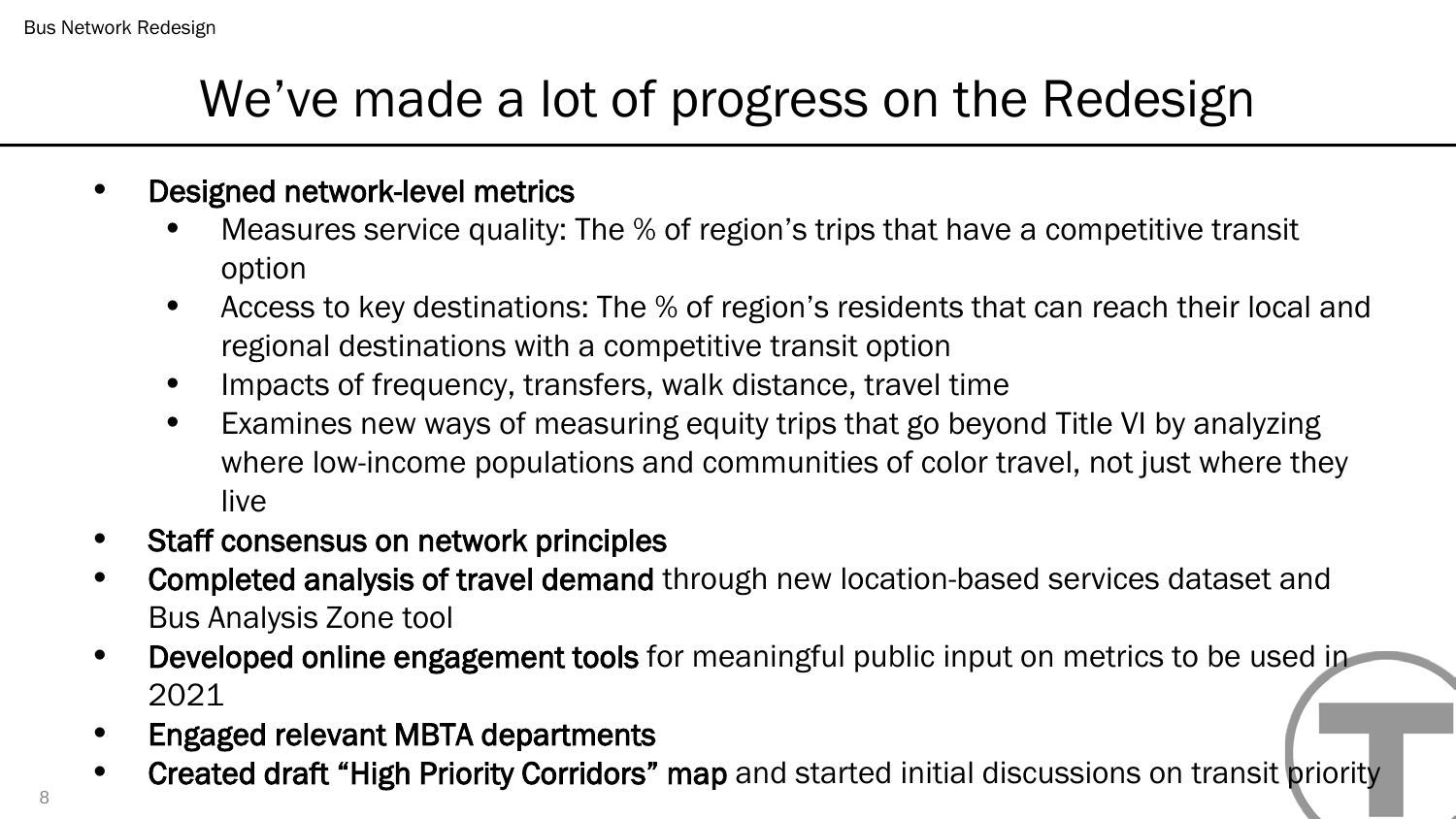### Approach to designing a new network: corridors to routes

Travel demand data (location based services data) is being used to assess travel in the region.

Corridors connect areas of demand.

Corridors with high travel demand made by transit critical populations are identified as High Priority Corridors that warrant high frequency service.

Corridors are applied to roadways to identify where to prioritize investments in bus infrastructure.

9 Routes are the service that run in corridors. Corridors with bus infrastructure can be shared by multiple routes in order to optimize investments and improve connections.

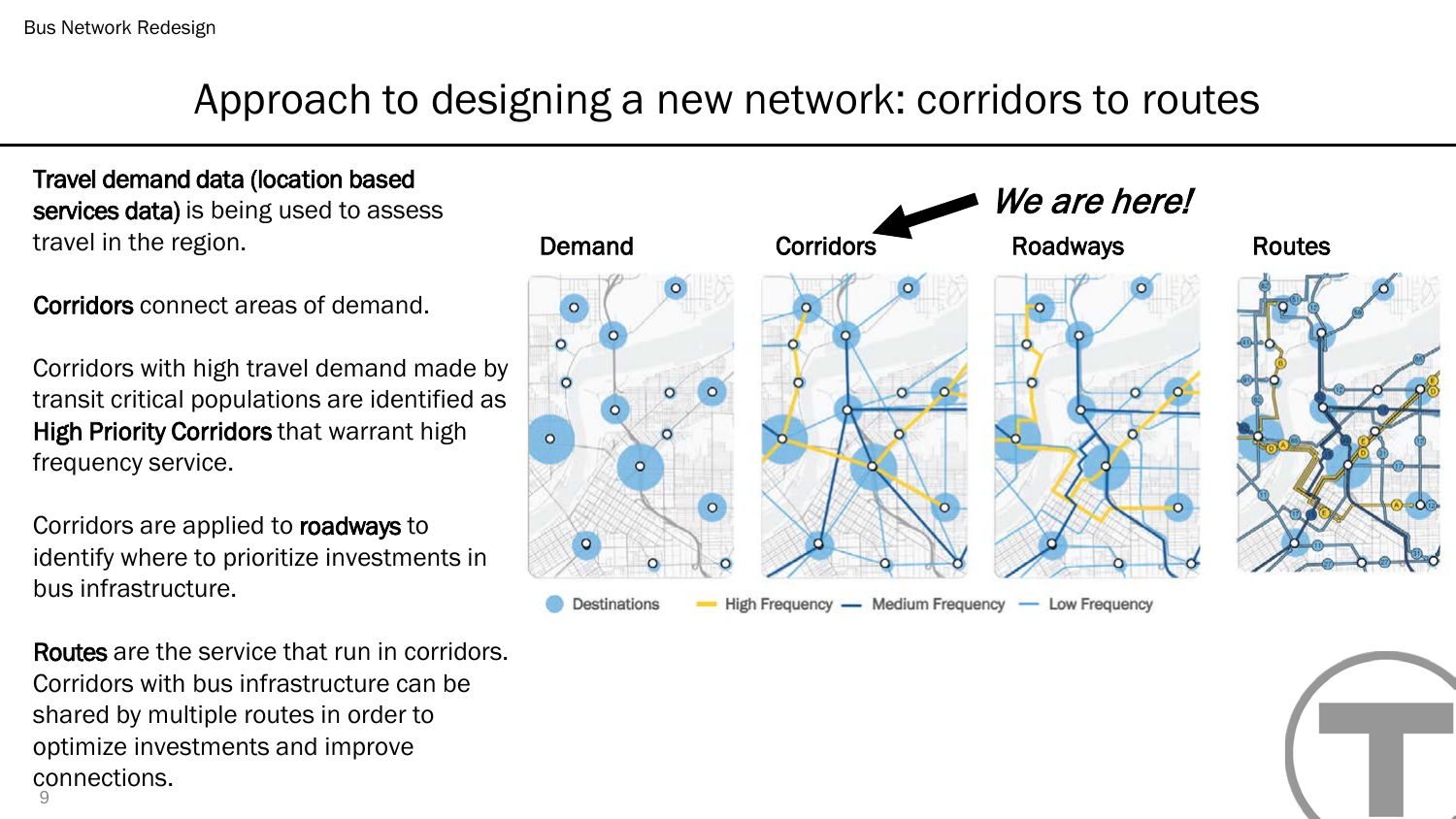#### High Priority Corridors are the first step in redesigning the entire network

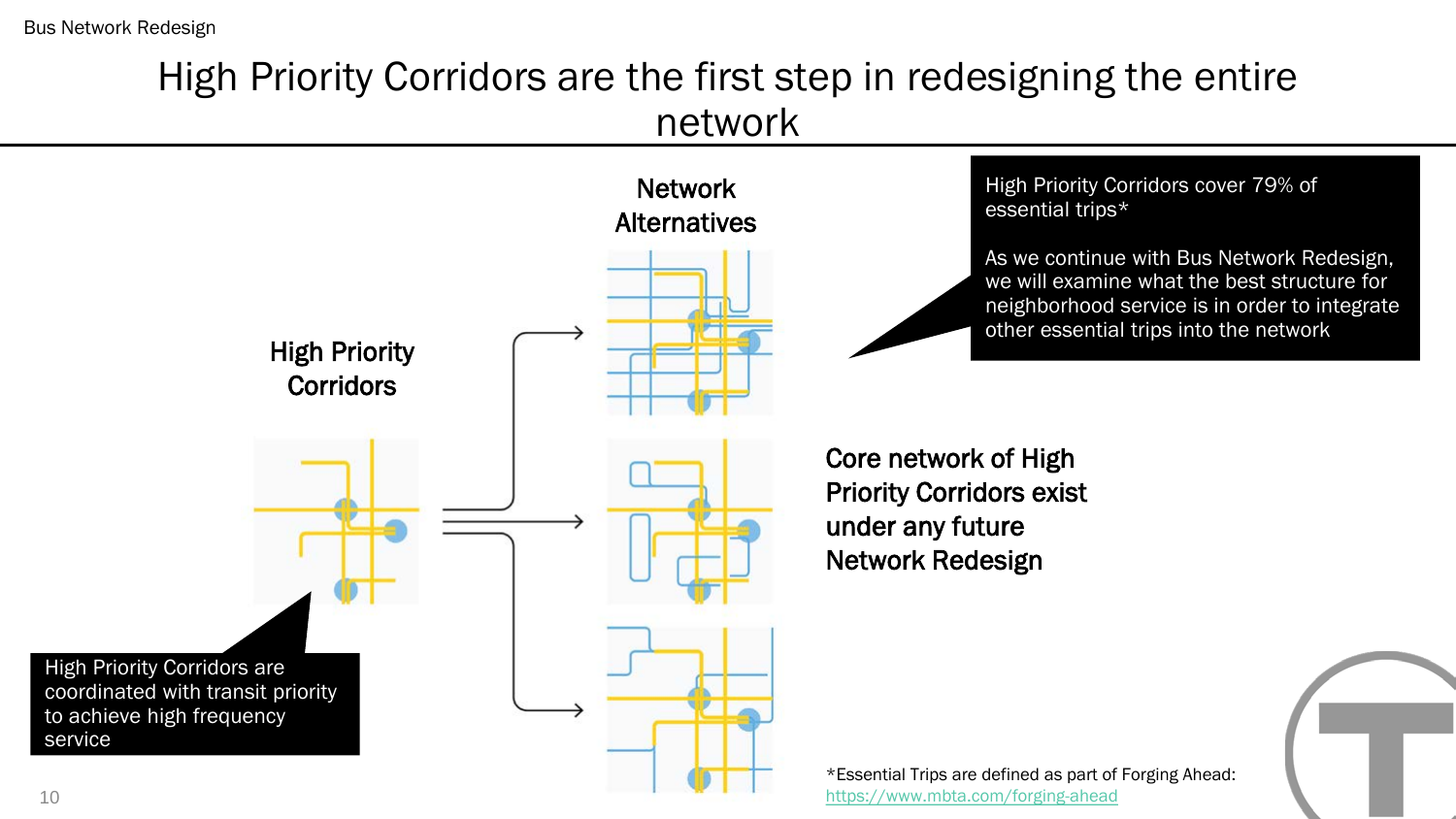

Some of these corridors already have high frequency service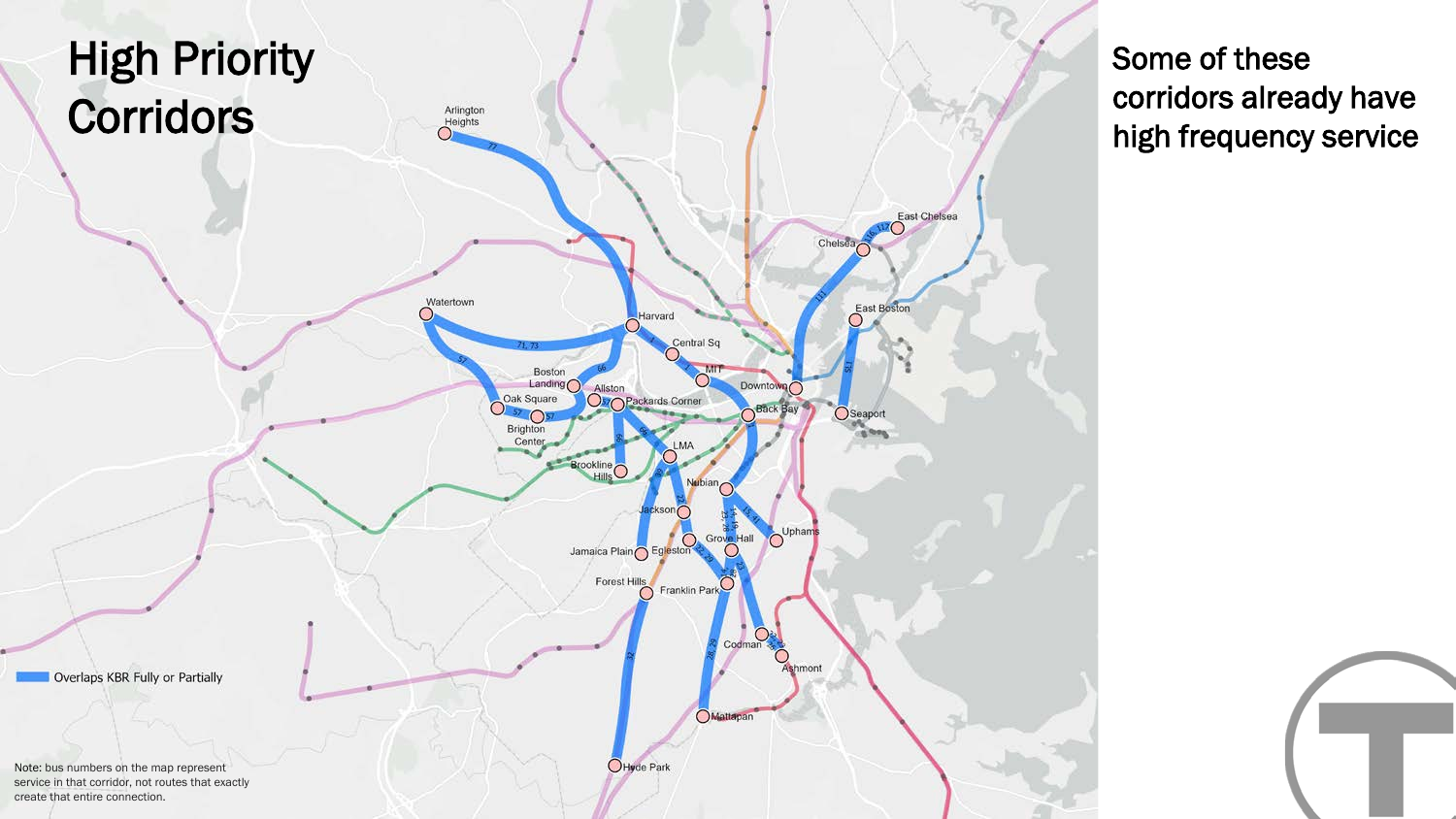

Other corridors would be upgrades of current local bus service

Many of the corridors that show up here are corridors that have retained ridership during COVID and are part of the service being preserved (79% of essential service routes)

The current bus priority work also supports this map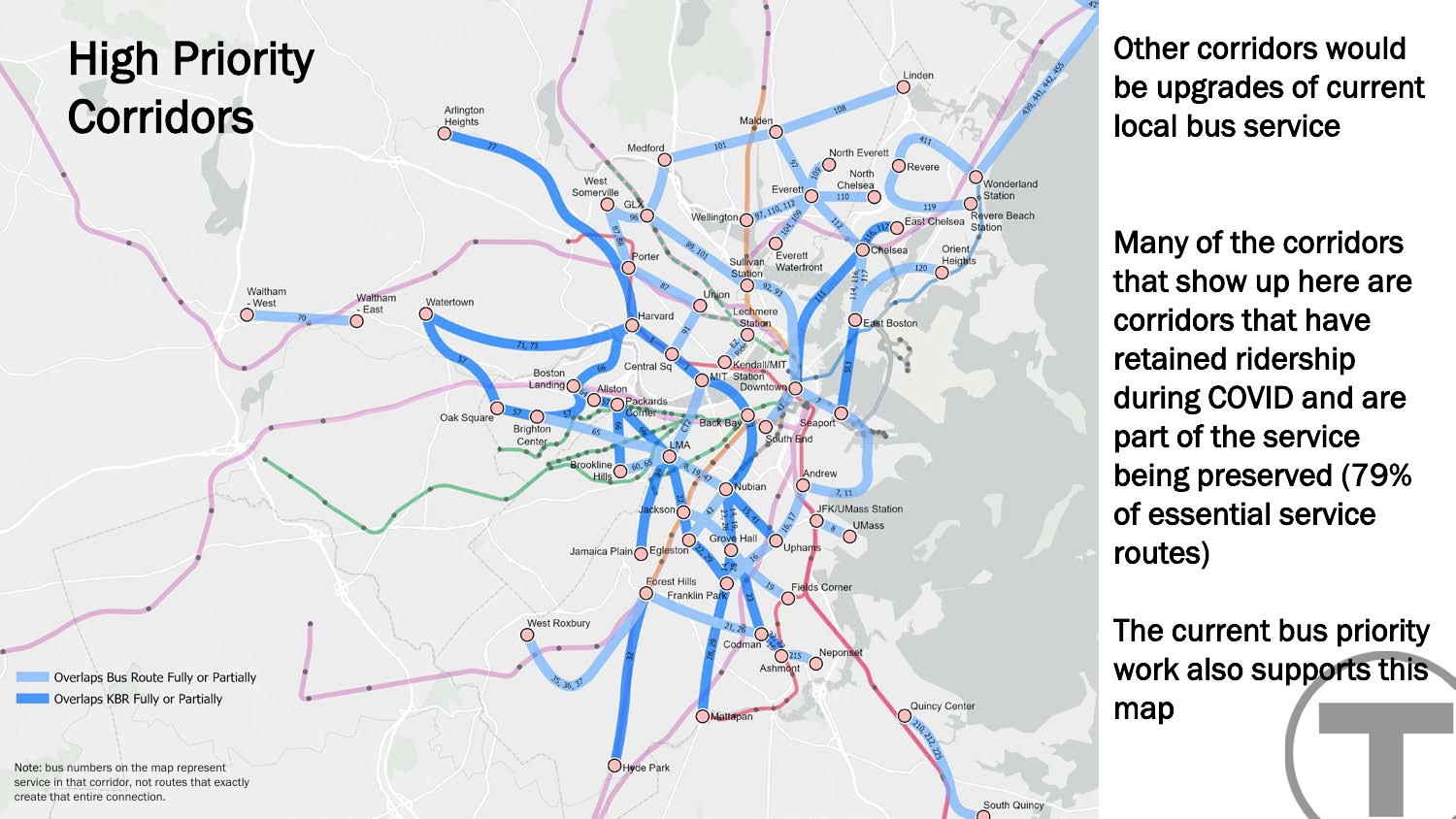

Some corridors are entirely new connections

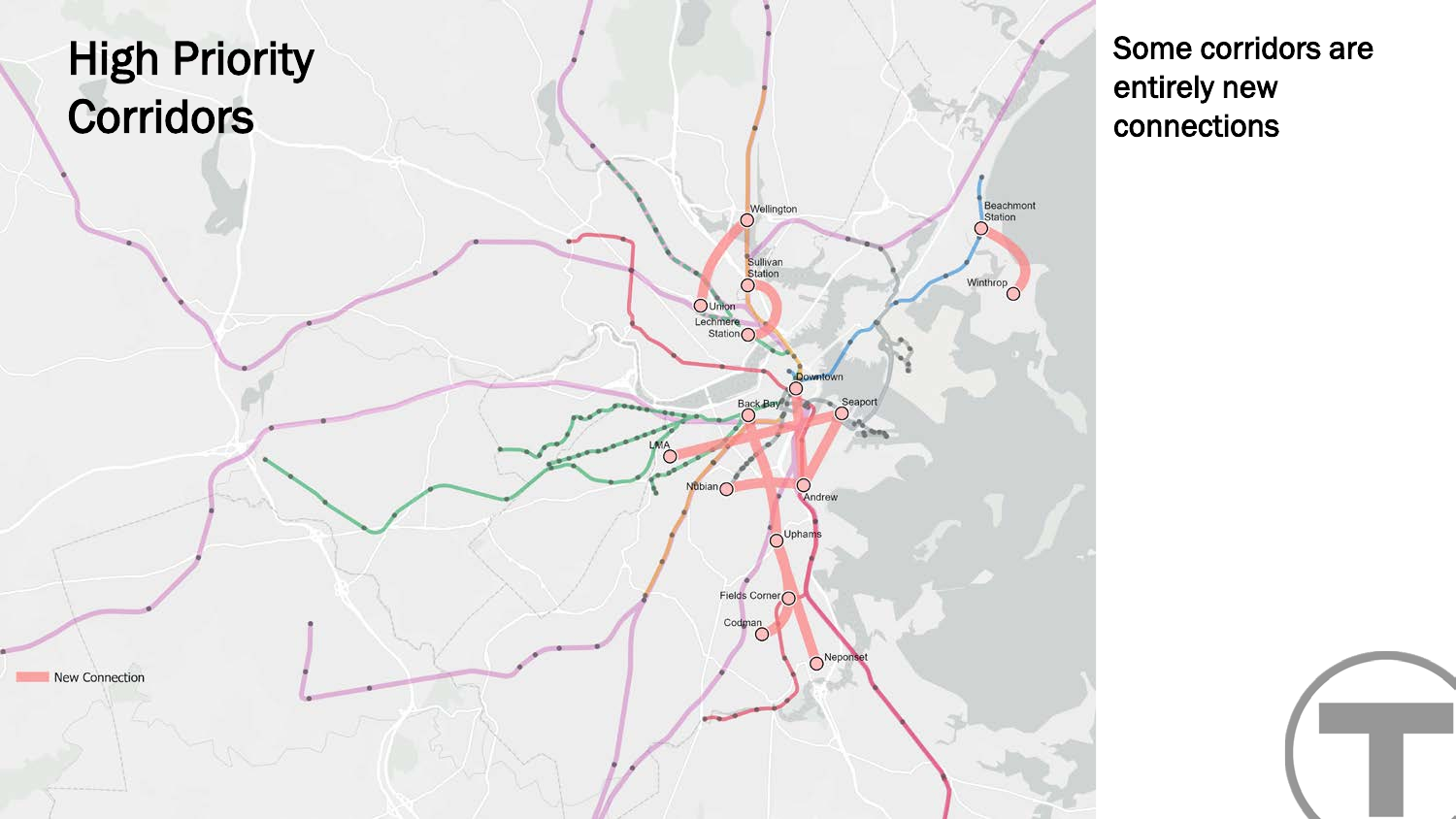

The High Priority Corridors help prioritize investments

- These would not all be implemented at once, and we can prioritize based on value of each corridor to the network
- These corridors would provide better service for transit critical populations since the analysis prioritizes travel made by communities of color and low -income populations.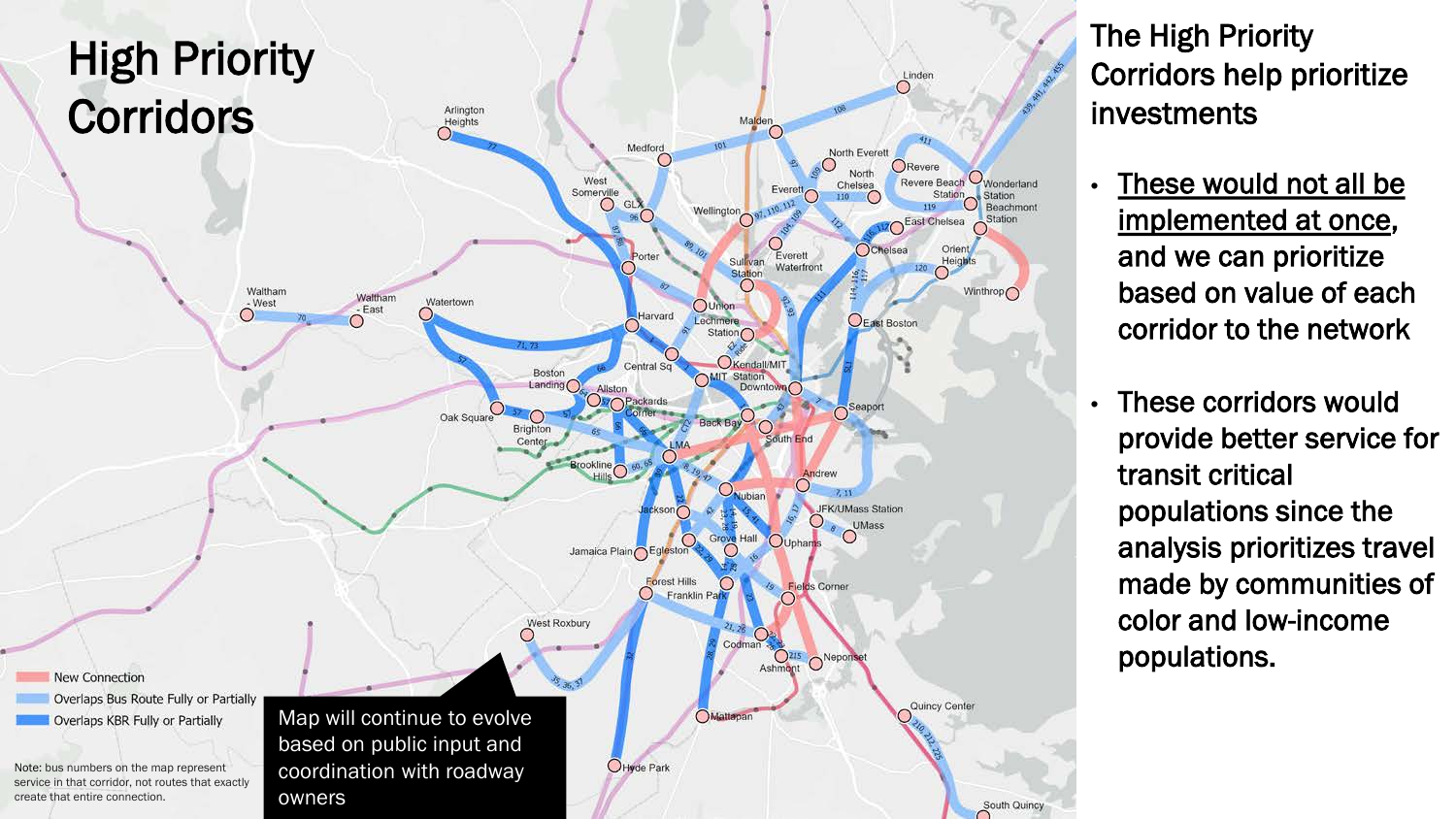

#### The current transit priority work supports build out of this vision

#### Current transit priority projects

- 1. Mass Ave Cambridge
- 2. Columbus Ave Corridor
- 3. Hyde Park Ave
- 4. Blue Hill Ave
- 5. Broadway & Sweetser Circle Everett
- 6. Broadway Chelsea
- 7. Washington Street Roslindale
- 8. Washington Street Somerville
- 9. North Washington Street Boston
- 10. Mass Ave Boston
- 11. Nubian to Ruggles via Malcolm X Blvd
- 12. Summer Street
- 13. Brighton Ave Allston
- 14. Mass Ave Arlington
- 15. Broadway Somerville
- 16. Tobin Bridge
- 17. Mt Auburn Area Cambridge
- 18. Warren Street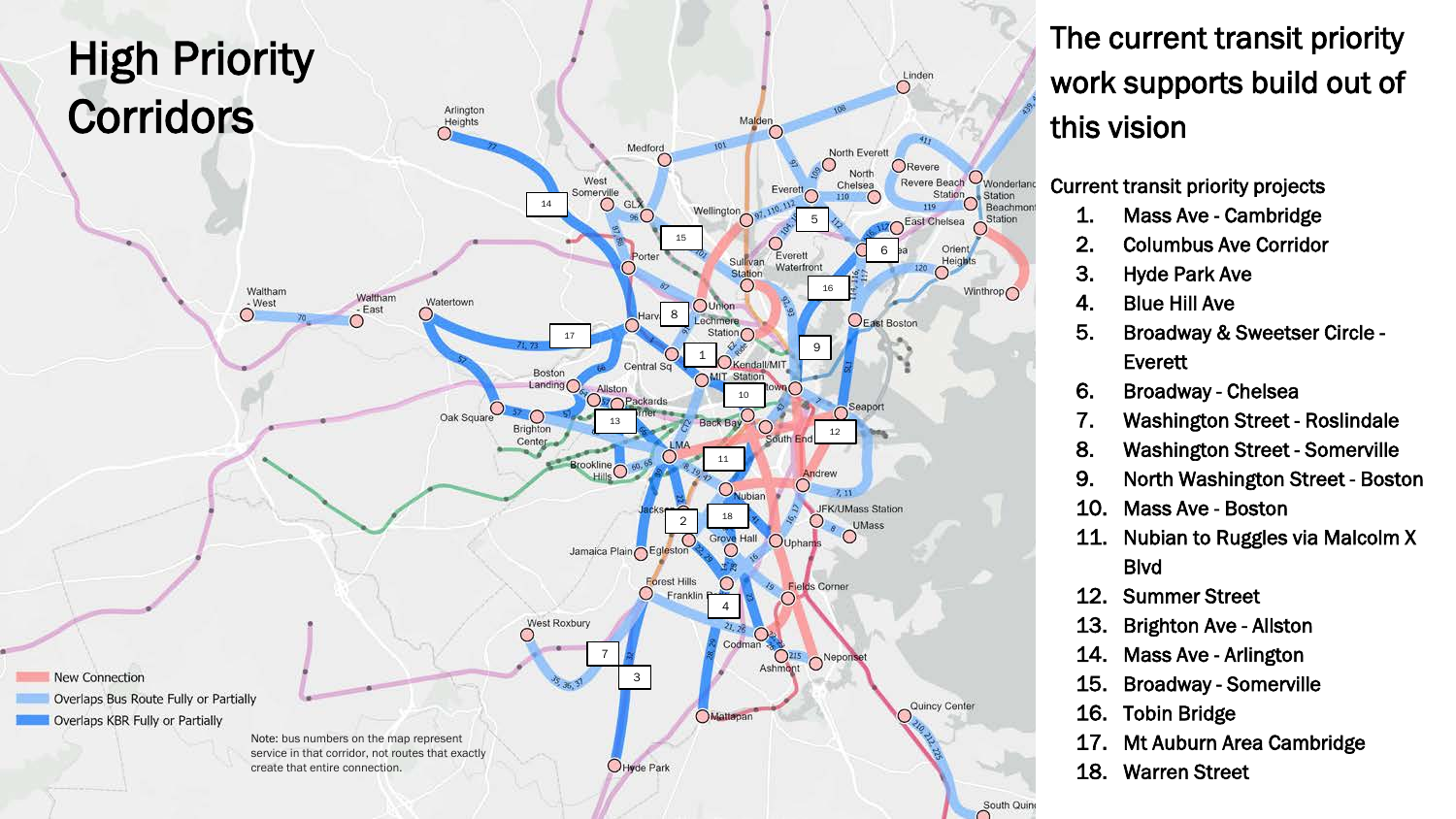## Service is part of the larger vision to transform the bus network

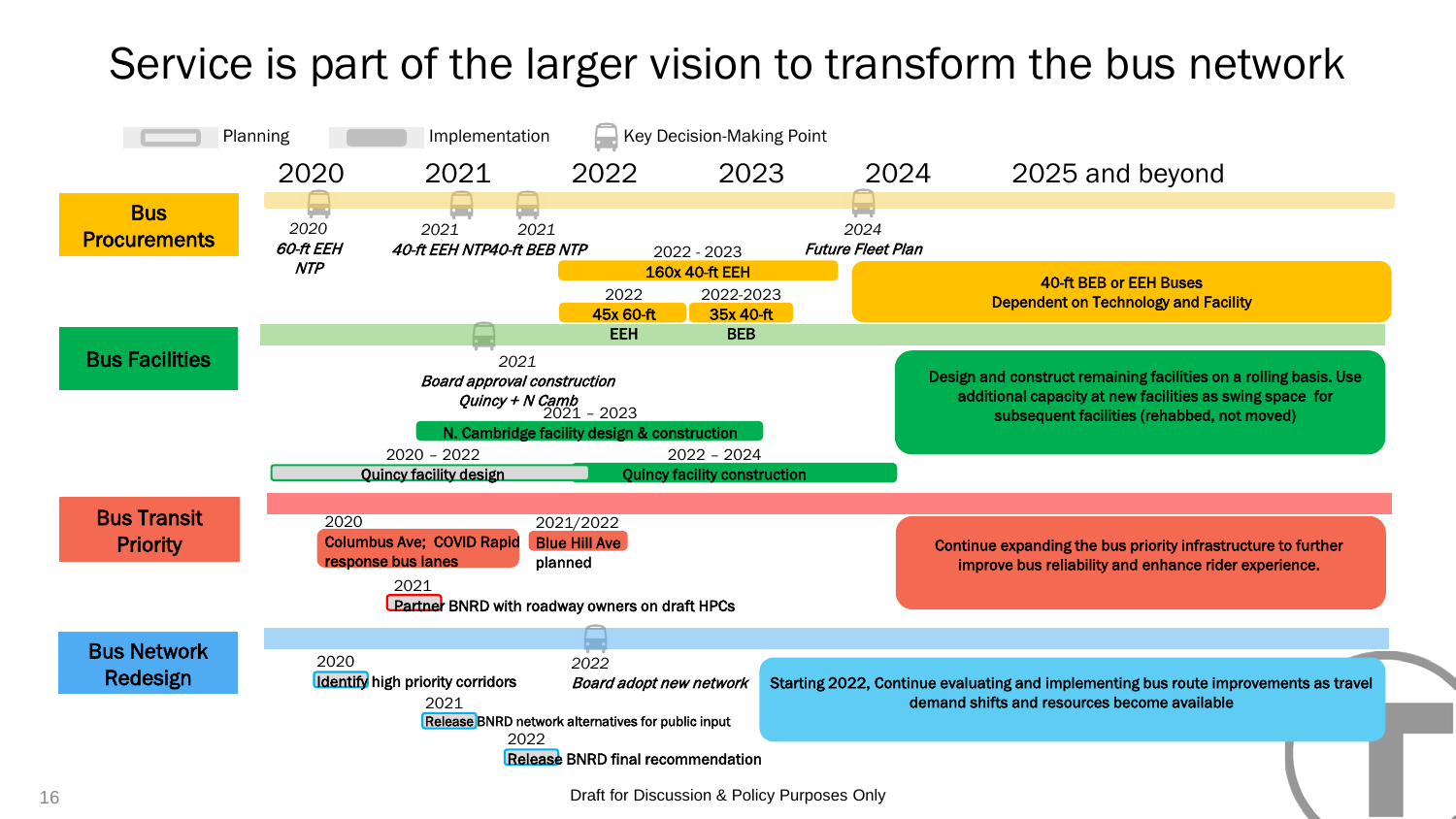17

## Bus Network Redesign in the context of Bus Transformation

- Bus Network Redesign is developing the structure of a new bus network.
- The MBTA and its partners are implementing bus priority for that network.
- We are developing a definition of what a High Priority Corridor could mean for the passenger experience, including priority, stop spacing, amenities, and passenger information.
- We are coordinating ongoing efforts on fleet and facilities, bus priority, fare collection, passenger information, shelters, and more. We are also coordinating with the Silver Line Extension study (from Chelsea to Everett), which launched in August 2020.
- We are using internal capacity to develop metrics that address all aspects of the passenger experience.
- We are laying the groundwork for a Bus Transformation office.
- We are defining projects that help us implement pieces of this vision as resources are available.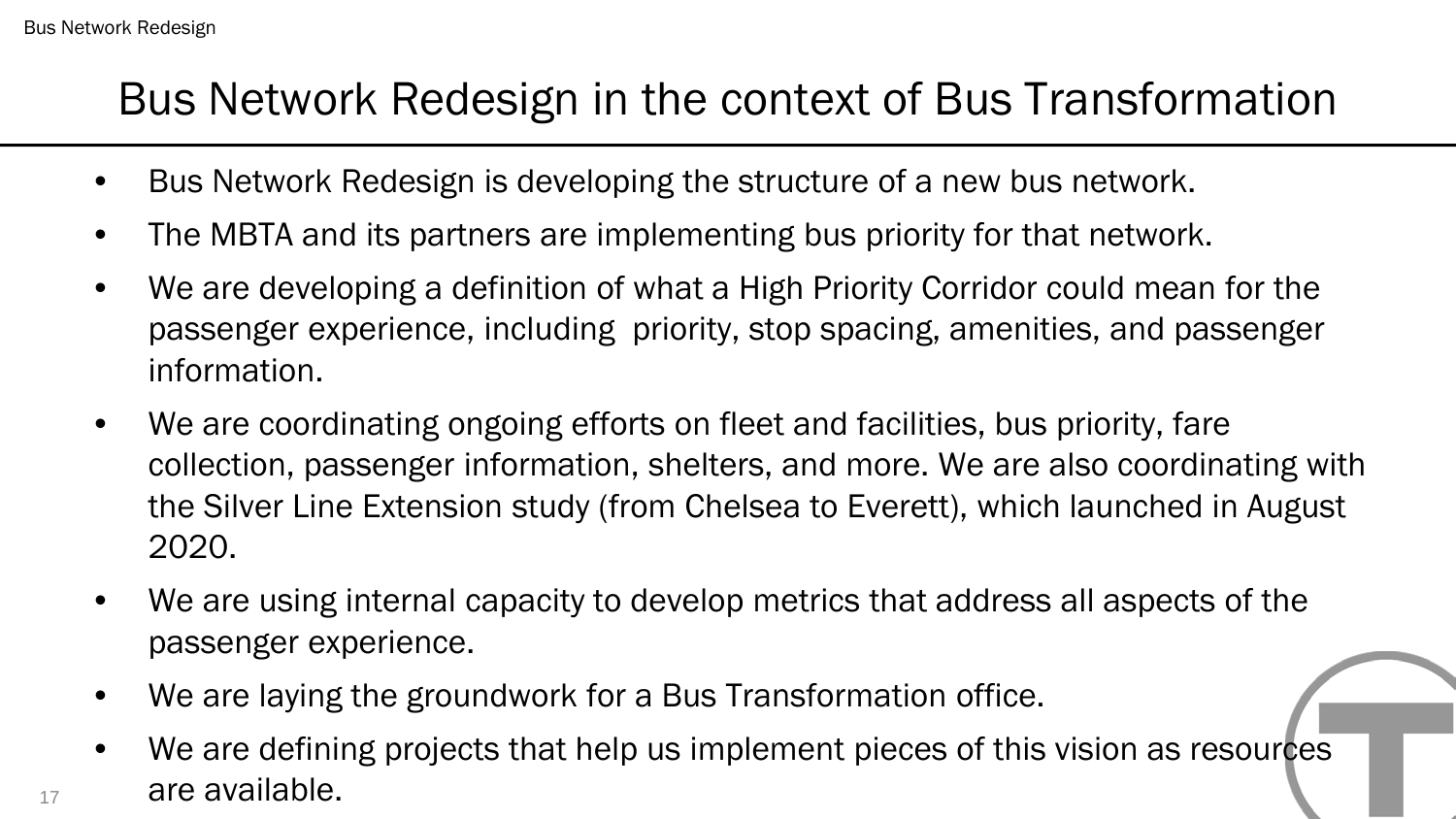# Progress of Bus Transformation

| <b>Bus Procurement</b>      | Average fleet age decreased from 9.5 years to 6.5 years<br>$\bullet$<br>Funded procurement underway to allow for retirement of last non-hybrid diesel buses<br>in fleet<br>Initial 5 BEB pilot to be expanded to 35 BEB procurement for North Cambridge<br>We are continuing to<br>$\bullet$                                                                                    |
|-----------------------------|---------------------------------------------------------------------------------------------------------------------------------------------------------------------------------------------------------------------------------------------------------------------------------------------------------------------------------------------------------------------------------|
| <b>Bus Facilities</b>       | coordinate among<br>initiatives to identify<br>Design work underway on first two bus facility modernization projects<br>opportunities to<br>Quincy and North Cambridge projects will increase capacity by 36%<br>maximize operating<br>Quincy and North Cambridge will increase BEB charging capacity from 5 buses to 160<br>and capital<br>investments                         |
| <b>Bus Transit Priority</b> | 3% of weekday passenger mileage is in a bus lane, but reliability benefits extend to 41% of<br>weekday passenger miles system-wide<br>Approximately 6.1 lane miles implemented from 2002 through 2018; Approximately 2.9 lane miles<br>$\bullet$<br>implemented in 2019; Approximately 10.7 lane miles implemented in 2020<br>Planning underway to implement more miles in 2021 |
| <b>Bus Network Redesign</b> | Designed network-level metrics that will inform evaluation of service changes &<br>Redesign<br>Completed analysis of travel demand data through new location-based services<br>dataset<br><b>Identified High Priority Corridors</b>                                                                                                                                             |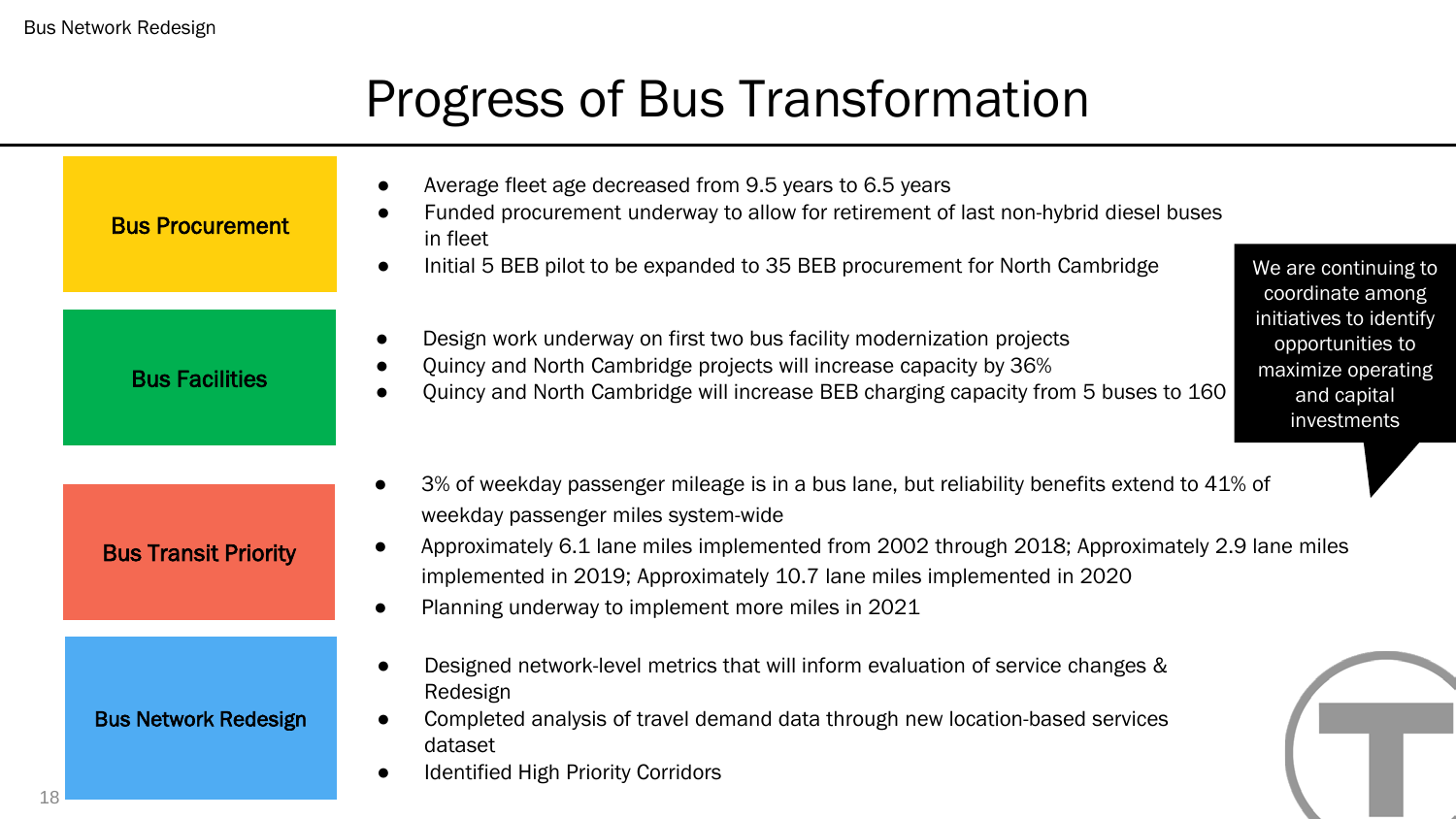Bus Network Redesign

# Appendix

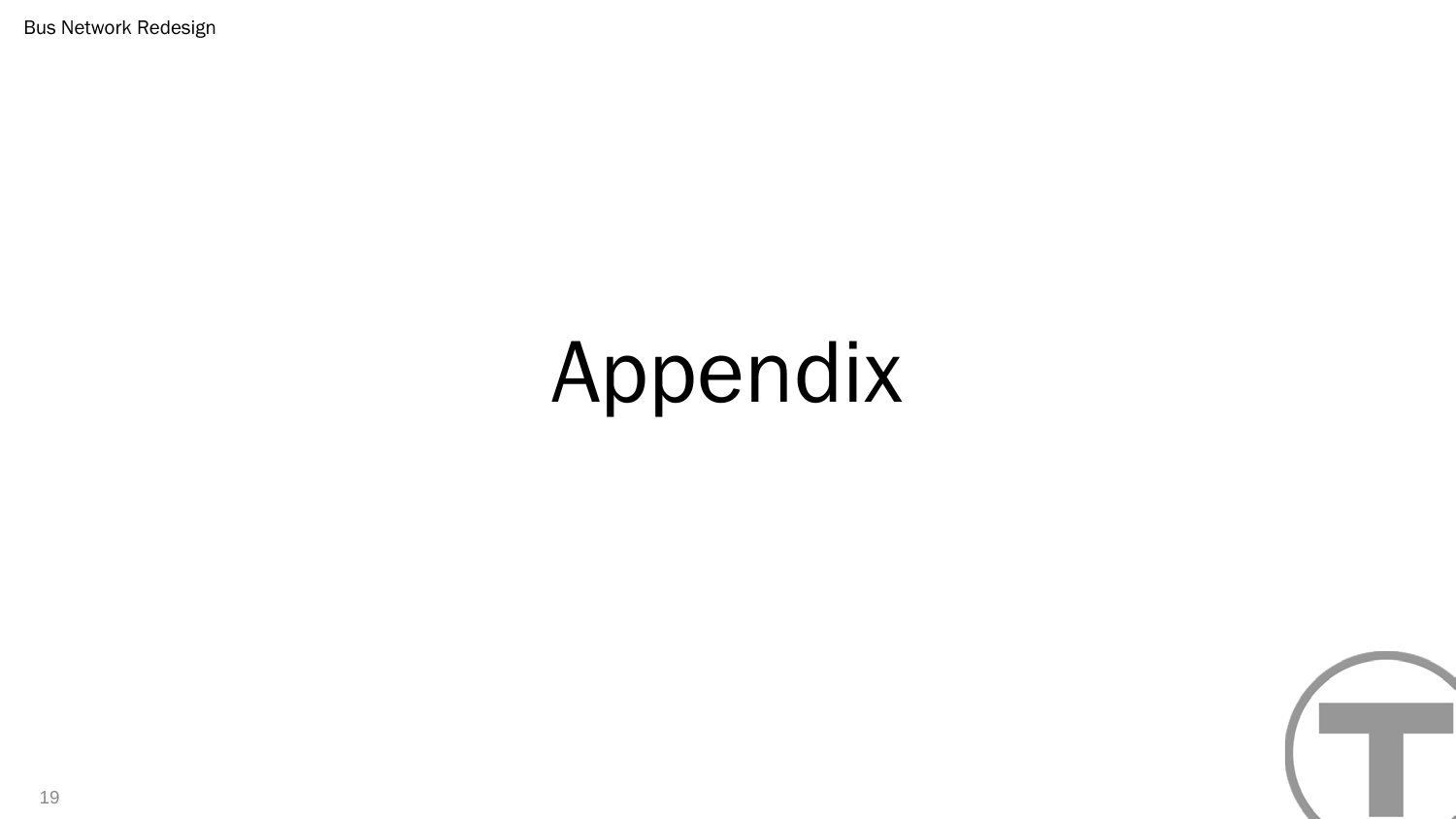## MBTA Bus Transformation Program – Goals and Objectives

Why bus? The MBTA will continue to make integrated investments in bus because of the stable demand for service, especially from our transit critical ridership

What is the Vision for Bus? Better, faster, lower-emissions service, that is more aligned with where riders live, work, and travel, using modern vehicles that provide safe, reliable, and comfortable service.

#### How will we get there?

- Continue to invest in our fleet in a consistent manner that reduces Green-House-Gas (GHG) emissions, and makes maintenance needs more predictable
- Advance facility investments to improve working conditions, be ready for advancements in bus fleet technology, and be good neighbors
- MBTA's Better Bus Project also includes a range of transit priority, customer amenity, and service improvements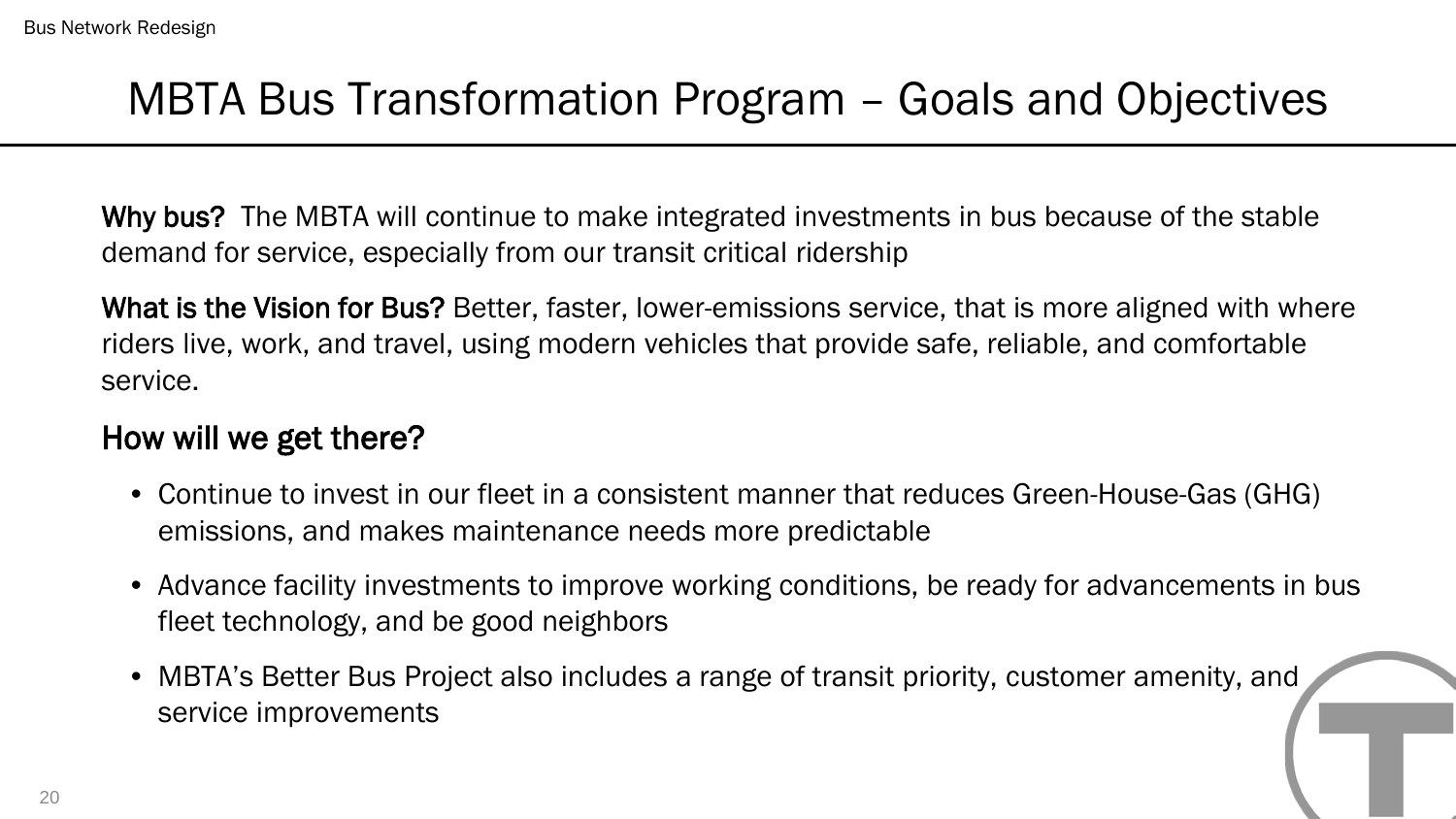# What the High Priority Corridors could be

- 1. The MBTA will have a designated network of frequent bus routes
- 2. This network will be presented to the public (through route nomenclature, on maps, at stops, etc.) as distinct from the regular local bus network
- 3. Our long-term aspiration is that this network will have a higher quality experience than the regular bus network
	- a. more thorough passenger information
	- b. higher minimum standard of stop amenities
	- c. optimized stop spacing
	- d. extensive bus priority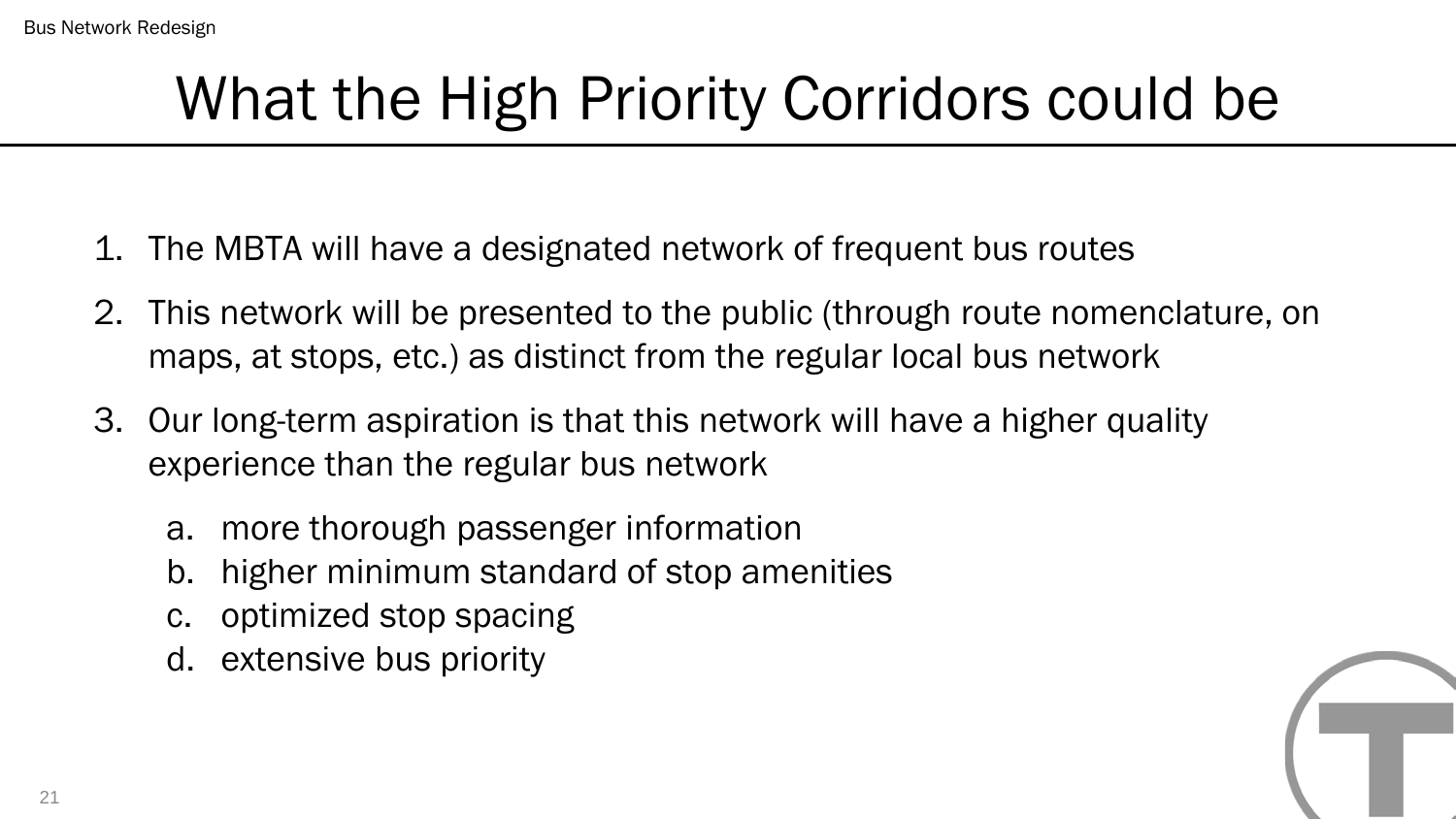## We've used travel demand to identify High Priority Corridors

To identify high priority corridors, we narrowed down travel demand using the method on the right.

- This method centers equity, by prioritizing travel made by people of color and members of low-income households.
- High Priority Corridors are a work in progress
	- Currently cover O-Ds with high demand for a direct connection and also O-Ds that are well-served with feeder bus routes into the rapid transit network.
	- Still need to conduct outreach with roadway owners to propose best street alignments.
	- Broader public outreach planned for spring 2021